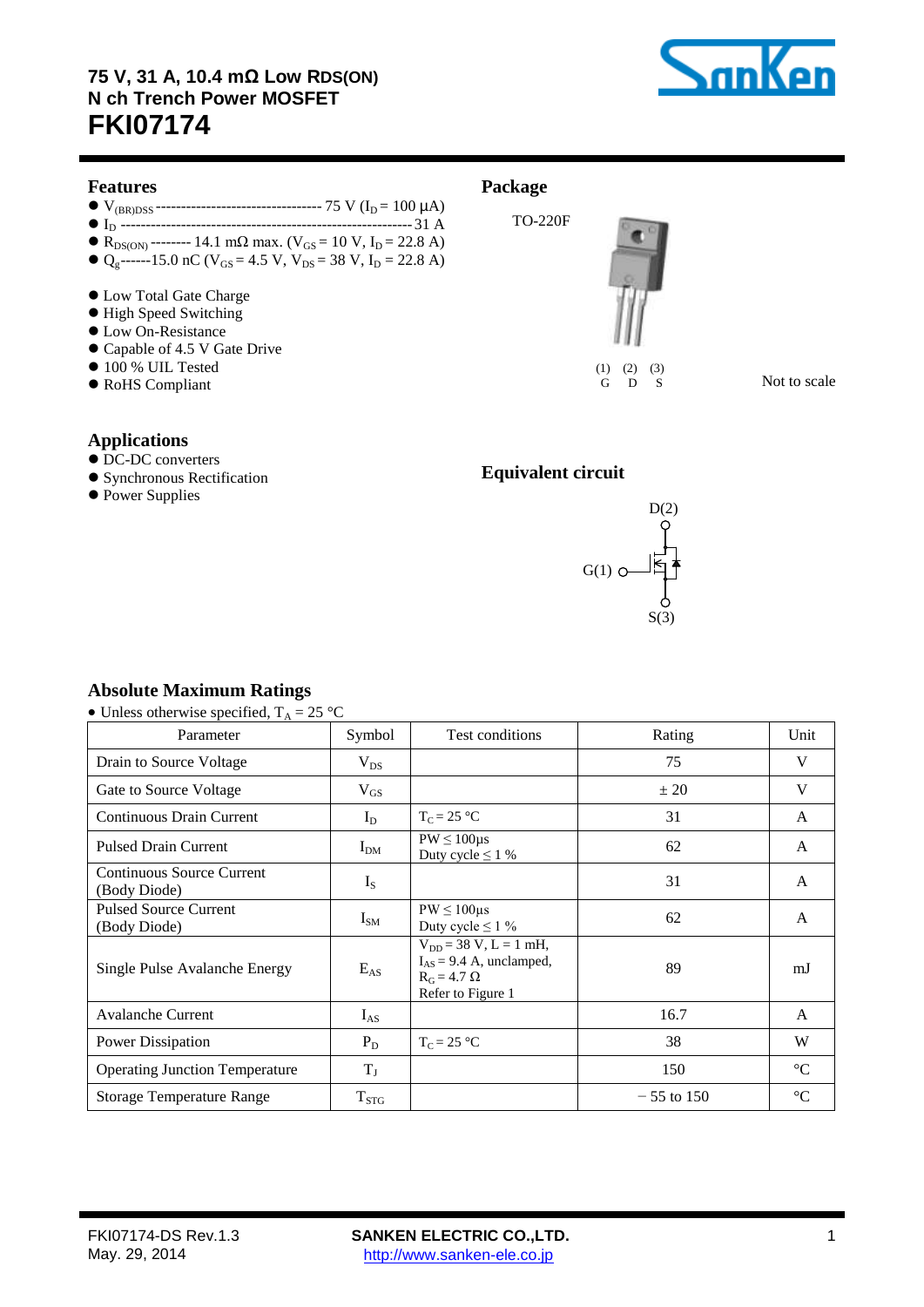# **Thermal Characteristics**

• Unless otherwise specified,  $T_A = 25$  °C

| Parameter                                          | Symbol          | <b>Test Conditions</b> | Min. | Typ.                     | Max. | Unit               |
|----------------------------------------------------|-----------------|------------------------|------|--------------------------|------|--------------------|
| <b>Thermal Resistance</b><br>(Junction to Case)    | $R_{\theta$ JC  |                        | _    | $\overline{\phantom{0}}$ | 3.3  | $\rm ^{\circ} C/W$ |
| <b>Thermal Resistance</b><br>(Junction to Ambient) | $R_{\theta JA}$ |                        |      | $\qquad \qquad -$        | 62.5 | $\rm ^{\circ} C/W$ |

# **Electrical Characteristics**

• Unless otherwise specified,  $T_A = 25$  °C

| Parameter                                             | Symbol              | <b>Test Conditions</b>                                     | Min.                     | Typ. | Max.                     | Unit         |
|-------------------------------------------------------|---------------------|------------------------------------------------------------|--------------------------|------|--------------------------|--------------|
| Drain to Source Breakdown<br>Voltage                  | $V_{(BR)DSS}$       | $I_D = 100 \mu A$ , $V_{GS} = 0 V$                         | 75                       |      |                          | V            |
| Drain to Source Leakage Current                       | $I_{DSS}$           | $V_{DS}$ = 75 V, $V_{GS}$ = 0 V                            | $\overline{\phantom{0}}$ |      | 100                      | μA           |
| Gate to Source Leakage Current                        | $I_{GSS}$           | $V_{GS} = \pm 20 V$                                        | $\overline{\phantom{0}}$ |      | ± 100                    | nA           |
| Gate Threshold Voltage                                | $V_{GS(th)}$        | $V_{DS} = V_{GS}$ , $I_D = 650 \mu A$                      | 1.0                      | 2.0  | 2.5                      | $\mathbf{V}$ |
| <b>Static Drain to Source</b>                         |                     | $I_D = 22.8$ A, $V_{GS} = 10$ V                            | $\overline{\phantom{0}}$ | 10.4 | 14.1                     | $m\Omega$    |
| On-Resistance                                         | $R_{DS(ON)}$        | $I_D = 11.4$ A, $V_{GS} = 4.5$ V                           | $\overline{\phantom{0}}$ | 12.1 | 15.9                     | $m\Omega$    |
| <b>Gate Resistance</b>                                | $R_G$               | $f = 1$ MHz                                                |                          | 1.5  |                          | $\Omega$     |
| <b>Input Capacitance</b>                              | $C_{iss}$           | $V_{DS}$ = 25 V                                            |                          | 2520 | $\overline{\phantom{m}}$ |              |
| <b>Output Capacitance</b>                             | $C_{\rm oss}$       | $V_{GS} = 0 V$                                             | $\qquad \qquad -$        | 245  | $\qquad \qquad -$        | pF           |
| <b>Reverse Transfer Capacitance</b>                   | $C_{\rm rss}$       | $f = 1$ MHz                                                |                          | 115  | $\overline{\phantom{0}}$ |              |
| Total Gate Charge ( $V_{GS}$ = 10 V)                  | $Q_{g1}$            |                                                            |                          | 33.0 |                          |              |
| Total Gate Charge ( $V_{GS}$ = 4.5 V)                 | $Q_{g2}$            | $V_{DS}$ = 38 V<br>$I_D = 22.8 A$                          | $\overline{\phantom{0}}$ | 15.0 |                          |              |
| Gate to Source Charge                                 | $Q_{gs}$            |                                                            | $\overline{\phantom{0}}$ | 6.1  | $\overline{\phantom{0}}$ | nC           |
| Gate to Drain Charge                                  | $Q_{gd}$            |                                                            | $\overline{\phantom{0}}$ | 4.5  | $\overline{\phantom{0}}$ |              |
| Turn-On Delay Time                                    | $t_{d(0n)}$         |                                                            | $\overline{\phantom{0}}$ | 4.5  | $\overline{\phantom{0}}$ |              |
| <b>Rise Time</b>                                      | $t_{r}$             | $V_{DS}$ = 38 V<br>$I_D = 22.8 A$                          | $\overline{\phantom{0}}$ | 4.2  |                          |              |
| Turn-Off Delay Time                                   | $t_{d(\text{off})}$ | $V_{GS}$ = 10 V, $R_G$ = 4.7 $\Omega$<br>Refer to Figure 2 | $\overline{\phantom{0}}$ | 19.4 | $\overline{\phantom{0}}$ | ns           |
| Fall Time                                             | $t_{\rm f}$         |                                                            |                          | 8.7  | $\overline{\phantom{0}}$ |              |
| Source to Drain Diode Forward<br>Voltage              | $V_{SD}$            | $I_s = 22.8$ A, $V_{GS} = 0$ V                             |                          | 0.9  | 1.5                      | $\mathbf{V}$ |
| Source to Drain Diode Reverse<br><b>Recovery Time</b> | $t_{rr}$            | $I_F = 22.8 A$<br>$di/dt = 100 A/\mu s$                    |                          | 39.0 |                          | ns.          |
| Source to Drain Diode Reverse<br>Recovery Charge      | $Q_{rr}$            | Refer to Figure 3                                          |                          | 56.1 |                          | nC           |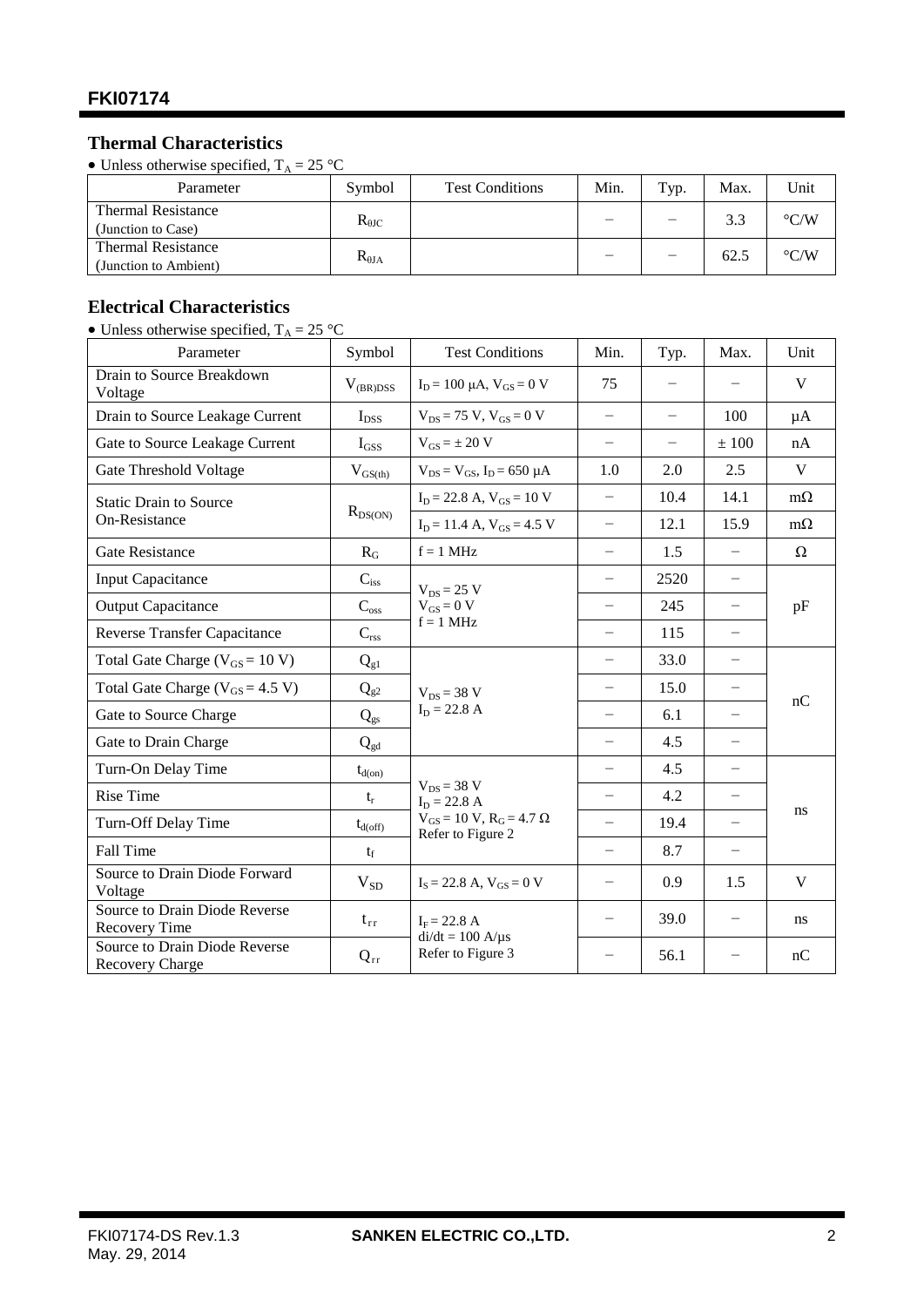## **Test Circuits and Waveforms**



(a) Test Circuit (b) Waveform





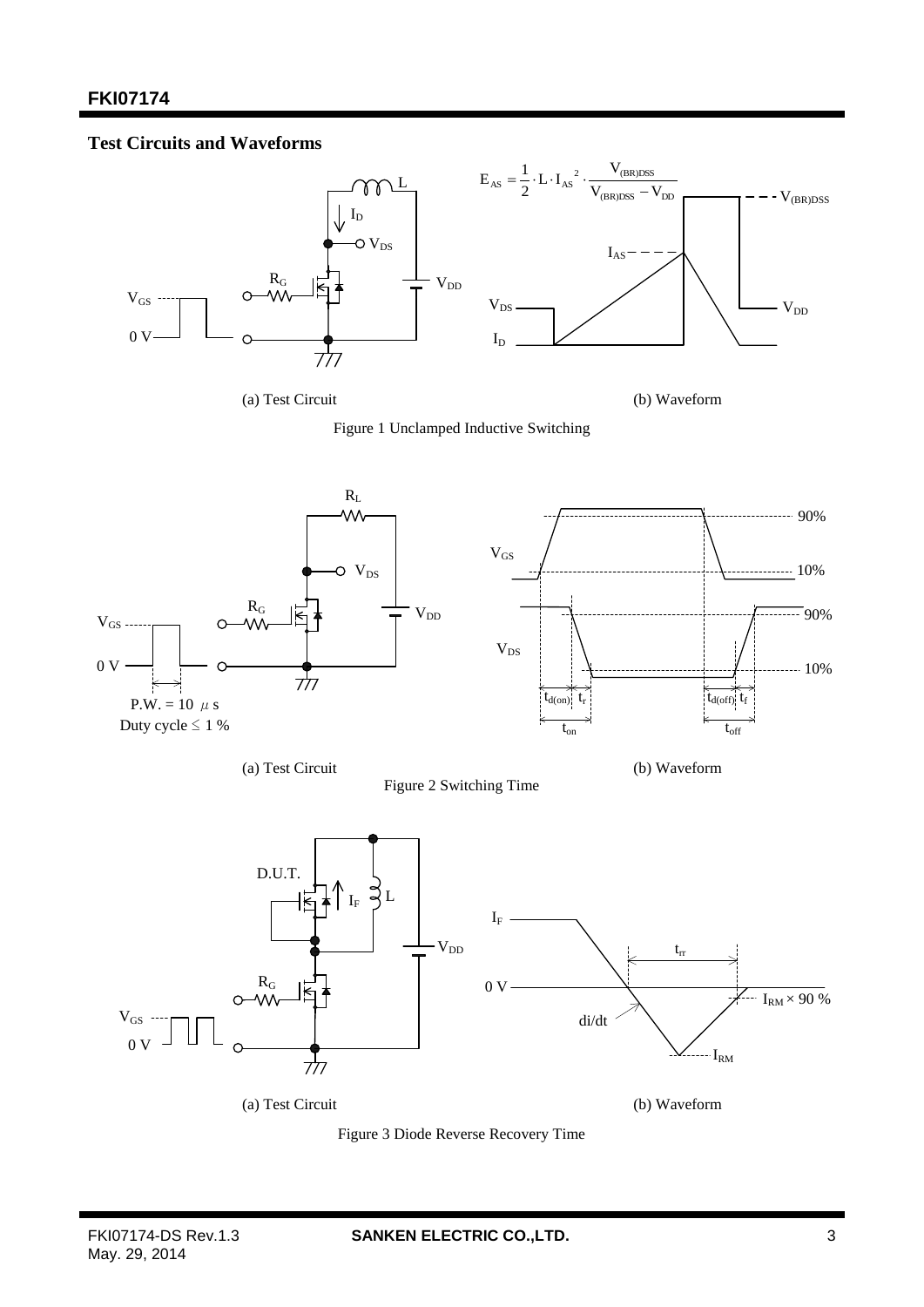# **FKI07174**



May. 29, 2014

FKI07174-DS Rev.1.3 **SANKEN ELECTRIC CO.,LTD.** 4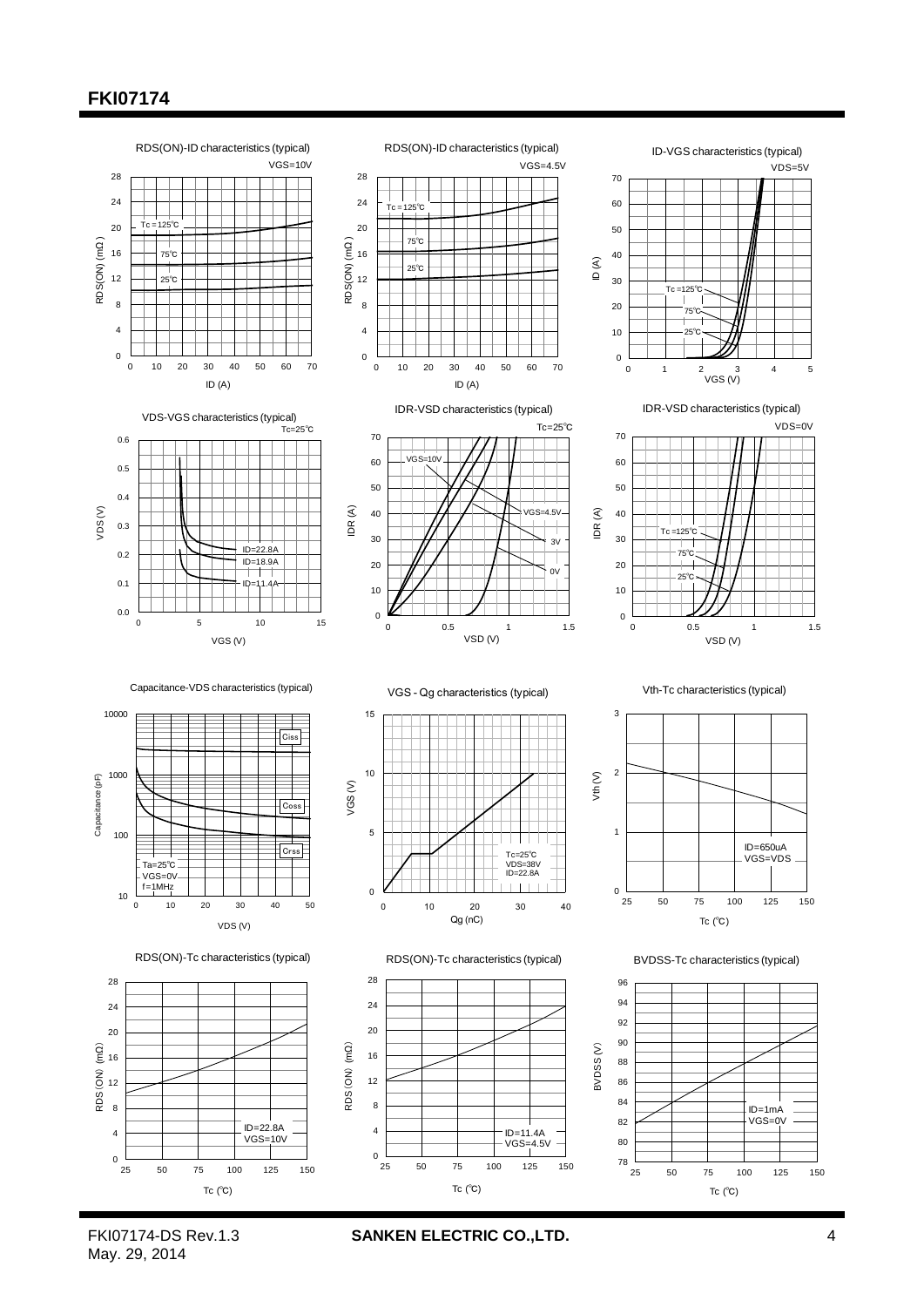



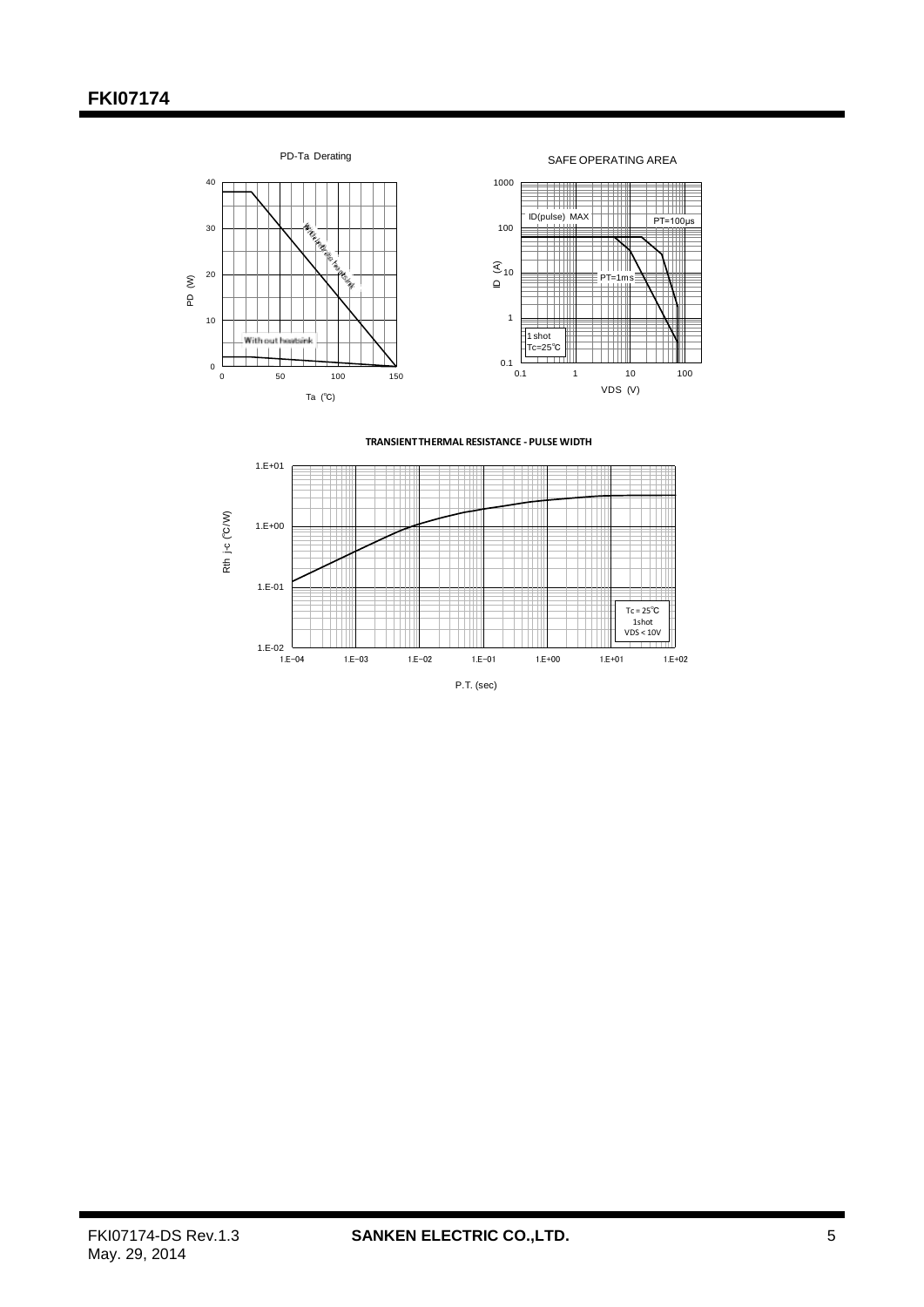## **Package Outline**

TO-220F



### NOTES:

- 1) Dimension is in millimeters
- 2) Pb-free. Device composition compliant with the RoHS directive

## **Marking Diagram**

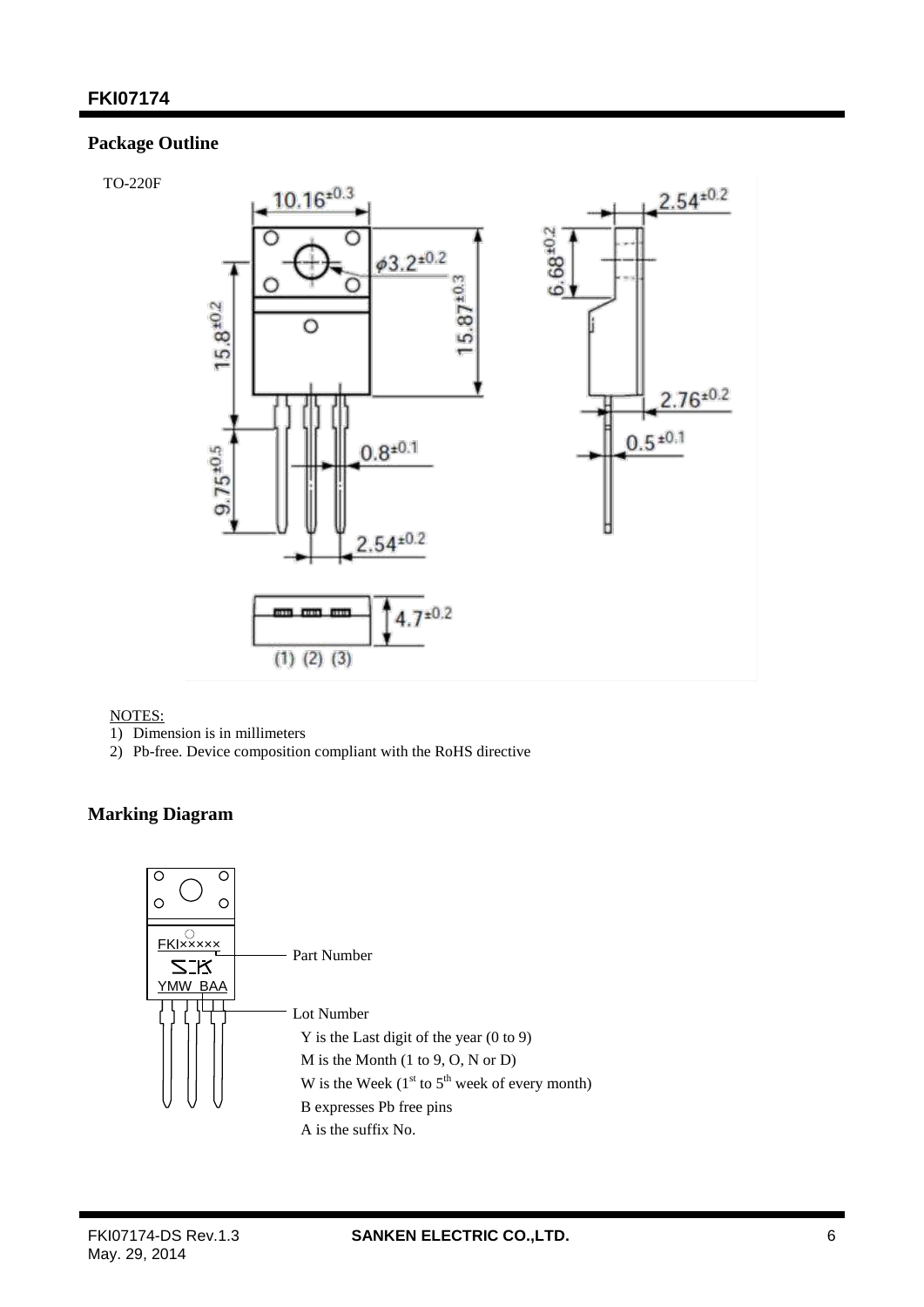### **OPERATING PRECAUTIONS**

In the case that you use Sanken products or design your products by using Sanken products, the reliability largely depends on the degree of derating to be made to the rated values. Derating may be interpreted as a case that an operation range is set by derating the load from each rated value or surge voltage or noise is considered for derating in order to assure or improve the reliability. In general, derating factors include electric stresses such as electric voltage, electric current, electric power etc., environmental stresses such as ambient temperature, humidity etc. and thermal stress caused due to self-heating of semiconductor products. For these stresses, instantaneous values, maximum values and minimum values must be taken into consideration. In addition, it should be noted that since power devices or IC's including power devices have large self-heating value, the degree of derating of junction temperature affects the reliability significantly.

Because reliability can be affected adversely by improper storage environments and handling methods, please observe the following cautions.

#### **Cautions for Storage**

- Ensure that storage conditions comply with the standard temperature (5 to 35°C) and the standard relative humidity (around 40 to 75%); avoid storage locations that experience extreme changes in temperature or humidity.
- Avoid locations where dust or harmful gases are present and avoid direct sunlight.
- Reinspect for rust on leads and solderability of the products that have been stored for a long time.

#### **Cautions for Testing and Handling**

When tests are carried out during inspection testing and other standard test periods, protect the products from power surges from the testing device, shorts between the product pins, and wrong connections. Ensure all test parameters are within the ratings specified by Sanken for the products.

#### **Remarks About Using Thermal Silicone Grease**

- When thermal silicone grease is used, it shall be applied evenly and thinly. If more silicone grease than required is applied, it may produce excess stress.
- The thermal silicone grease that has been stored for a long period of time may cause cracks of the greases, and it cause low radiation performance. In addition, the old grease may cause cracks in the resin mold when screwing the products to a heatsink.
- Fully consider preventing foreign materials from entering into the thermal silicone grease. When foreign material is immixed, radiation performance may be degraded or an insulation failure may occur due to a damaged insulating plate.
- The thermal silicone greases that are recommended for the resin molded semiconductor should be used. Our recommended thermal silicone grease is the following, and equivalent of these.

| Type         | Suppliers                                          |
|--------------|----------------------------------------------------|
| G746         | Shin-Etsu Chemical Co., Ltd.                       |
|              | YG6260   Momentive Performance Materials Japan LLC |
| <b>SC102</b> | Dow Corning Toray Co., Ltd.                        |

#### **Cautions for Mounting to a Heatsink**

- When the flatness around the screw hole is insufficient, such as when mounting the products to a heatsink that has an extruded (burred) screw hole, the products can be damaged, even with a lower than recommended screw torque. For mounting the products, the mounting surface flatness should be 0.05mm or less.
- Please select suitable screws for the product shape. Do not use a flat-head machine screw because of the stress to the products. Self-tapping screws are not recommended. When using self-tapping screws, the screw may enter the hole diagonally, not vertically, depending on the conditions of hole before threading or the work situation. That may stress the products and may cause failures.
- Recommended screw torque:

| Package               | Recommended Screw Torque                                                 |  |  |
|-----------------------|--------------------------------------------------------------------------|--|--|
| TO-220, TO-220F       | $0.490$ to $0.686$ N · m $(5 \text{ to } 7 \text{ kgf} \cdot \text{cm})$ |  |  |
| TO-3P, TO-3PF, TO-247 | $\vert 0.686$ to $0.882$ N · m (7 to 9 kgf · cm)                         |  |  |
| <b>SLA</b>            | $0.588$ to $0.784$ N · m (6 to 8 kgf · cm)                               |  |  |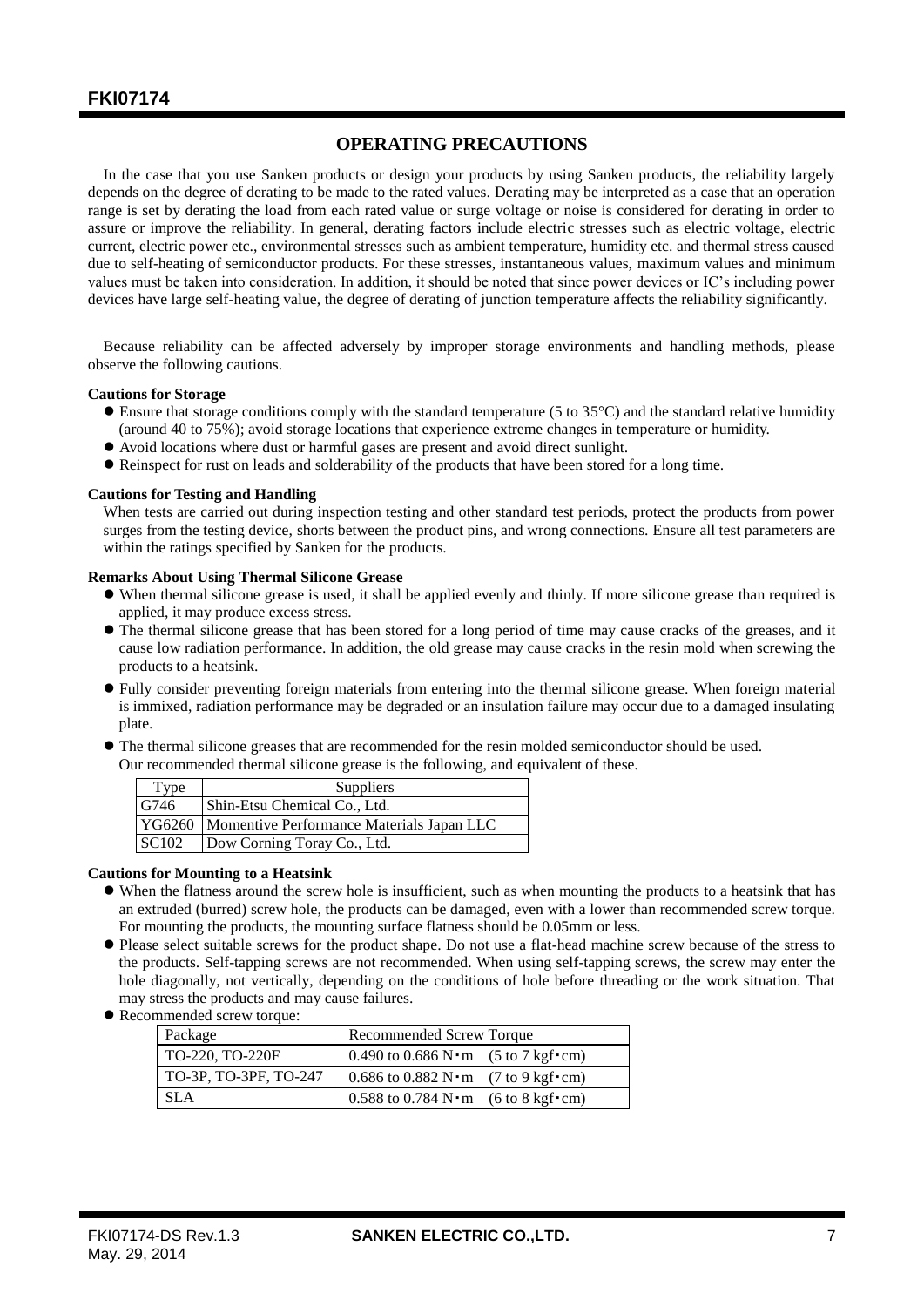For tightening screws, if a tightening tool (such as a driver) hits the products, the package may crack, and internal stress fractures may occur, which shorten the lifetime of the electrical elements and can cause catastrophic failure. Tightening with an air driver makes a substantial impact. In addition, a screw torque higher than the set torque can be applied and the package may be damaged. Therefore, an electric driver is recommended.

When the package is tightened at two or more places, first pre-tighten with a lower torque at all places, then tighten with the specified torque. When using a power driver, torque control is mandatory.

 Please pay special attention about the slack of the press mold. In case that the hole diameter of the heatsink is less than 4 mm, it may cause the resin crack at tightening.

### **Soldering**

- When soldering the products, please be sure to minimize the working time, within the following limits:
	- 260 ± 5 °C 10 ± 1 s (Flow, 2 times)
	- 380  $\pm$  10 °C 3.5  $\pm$  0.5 s (Soldering iron, 1 time)

Soldering should be at a distance of at least 1.5 mm from the body of the products.

### **Electrostatic Discharge**

- $\bullet$  When handling the products, the operator must be grounded. Grounded wrist straps worn should have at least 1M $\Omega$ of resistance from the operator to ground to prevent shock hazard, and it should be placed near the operator.
- Workbenches where the products are handled should be grounded and be provided with conductive table and floor mats.
- When using measuring equipment such as a curve tracer, the equipment should be grounded.
- When soldering the products, the head of soldering irons or the solder bath must be grounded in order to prevent leak voltages generated by them from being applied to the products.
- The products should always be stored and transported in Sanken shipping containers or conductive containers, or be wrapped in aluminum foil.